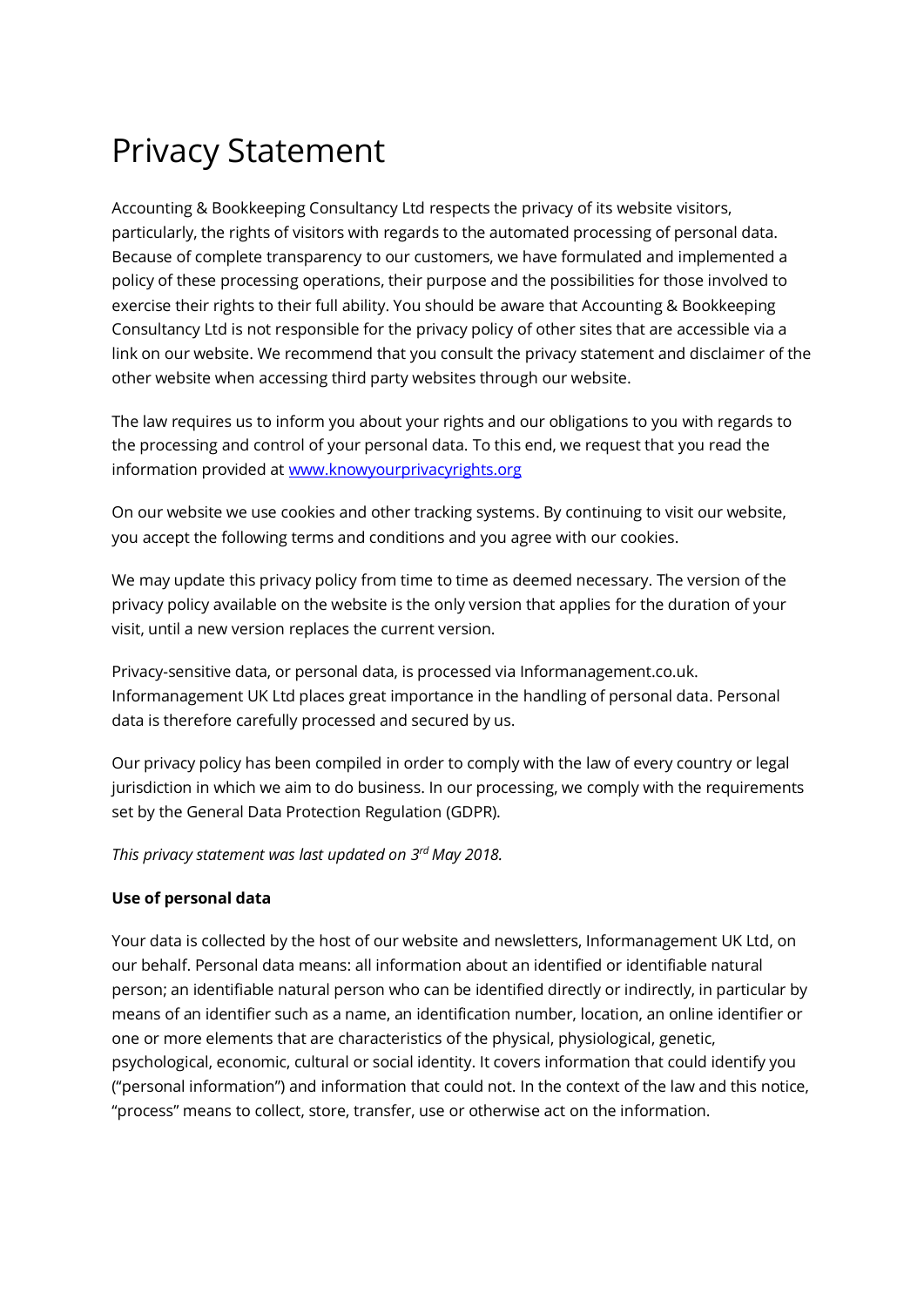By using our service, you leave certain information with us. This could be personal data. We only keep and use the personal data provided by you, within the framework of the service you request, or when it is clear, that they are provided to us to process.

We use the following data for the purposes mentioned in this privacy statement:

- Name, address and postcode
- Telephone number
- Email address

## **Handling orders**

When you place an order with us, we use your personal data for the processing thereof. If necessary for further processing, we may also provide your personal data to third parties. You can read more about this later in this privacy statement.

#### **Advertisement**

We may, in addition to the information on our website, inform you about our (new) products and services by;

- **Fmail**
- Telephone
- Direct mail (post)
- Social media

## **Contact form**

If you fill out a contact form on the website, or send us an email, the data sent to us will be kept for as long as the nature of the details in the form or the content within your email is required by us to fulfill your request.

## **Publishing**

We do not publish your data unless express permission has been granted.

## **Third parties**

We do not provide your personal data to third parties without your permission, unless we are obliged to do so based on the law,a court decision or if necessary for the execution of an agreement between you and Informanagement (implied consent).

Our website and newsletters are hosted and managed by Informanagement UK Limited. Informanagement UK Limited is a GDPR compliant company, which means they meet the conditions of the GDPR.

#### **Security**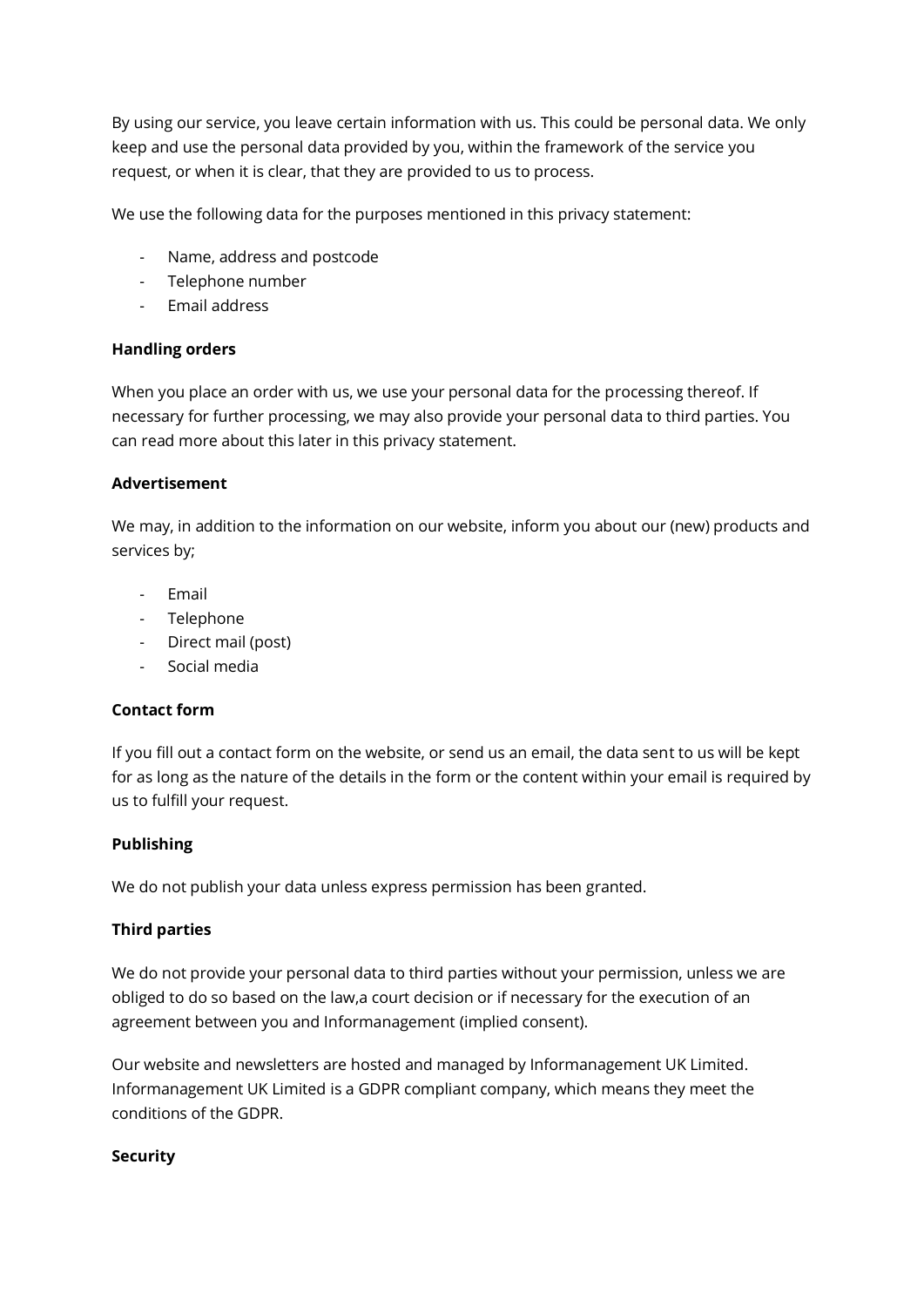We take security measures to limit abuse of, and unauthorised access to, personal data. We keep statistics on our website, but this is always done anonymously.

## **Retention period**

Accounting & Bookkeeping Consultancy Ltd does not store your data longer than necessary for the purposes for which they were collected and processed.

# **Cookies**

We use cookies on the [www.accountingbookkeeping.co.uk](http://www.accountingbookkeeping.co.uk/) URL website. A cookie is a small text file that is placed on the hard disk of your computer when you visit our website. A cookie contains data so you can be recognized as a visitor during each visit to our website. This enables us to set up our website for you specifically and facilitates log in. When you visit our website, a banner appears informing you about the use of cookies. By continuing to use our website you accept its use. For more information about the use, management and removal of cookies for each type of control, we invite you to consult the browser that you are using. Below we describe which cookies we use and which measures have been taken.

## **Functional cookies**

Such as session and login cookies for tracking a session and login information.

## **Analytical cookies**

To analyse a visit to our website based on information regarding visitor numbers, popular pages and topics. This enables us to tailor make the communication and information provision to our website visitors' needs. We are not able to see who visits our website or from which PC/Device the visit takes place.

## **Tracking cookies**

Such as advertising cookies that are meant for showing relevant advertisements. Personal interest can be derived from the information of visited websites. This allows organisations, for example, to show their website visitors targeted advertisements. Tracking cookies make it possible to create profiles of people and treat them differently. Personal data is usually processed with tracking cookies.

## **Google analytics**

The informanagement.co.uk website uses cookies within Google Analytics. This is mainly to measure how the website can be made more user-friendly and to see which target groups visit our website. To make Google Analytics "Privacy-friendly" we have taken the following actions:

- Sought a processing agreement with Google;
- Made sure your data is processed pseudo-anonymously (=Pseudo-anonymous data = personal data that is processed in such a way that it can no longer be traced without the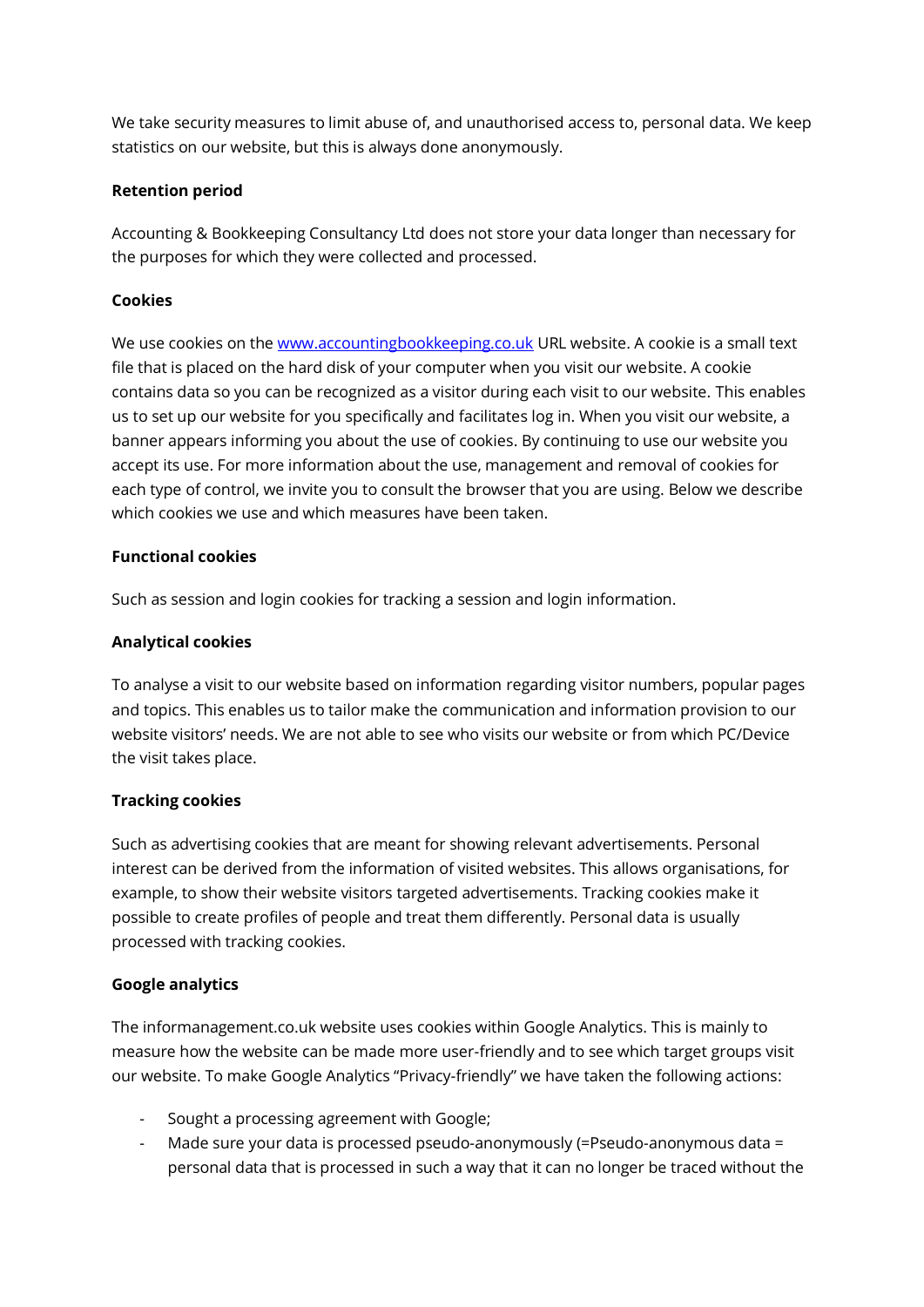use of additional information, but which makes a person individual, such as an encrypted email address or user ID);

- Your data is not shared. This has been disabled;
- We do not use other Google services in combination with Google Analytics Cookies.

## **Hotjar**

Hotjar contains the possibility to use user recordings to view users navigating through the website. A registration is made of page views, mouse movements, clicks and data input.

These recordings in Hotjar are pseudo-anonymous. This means that we have the user recording information at our disposal, but without them being personally identifiable.

This is done as follows:

- Hiding imported information in input fields. Information that a user fills in, for example, such as personal data such as address details or an email address, is not stored. These settings apply across the entire site.
- Hiding specific elements. Specific elements such as input fields and 'normal' text can be excluded from the recordings and heat maps.

#### **Facebook tracking cookies**

The Facebook cookie looks at which pages are opened. Based on the website use, we can show relevant information on Facebook. This cookie comes from Facebook and is kept for a maximum of 2 years. The data processed within Facebook falls under pseudo-anonymous data.

#### **Facebook and LinkedIn look-a-like audiences**

Facebook and LinkedIn are responsible for the permission to apply this data, you can easily adjust these settings in your own Facebook and/or LinkedIn profile.

## **Changes to this privacy statement**

We reserve the right to make changes to this privacy statement. It is advisable to consult this privacy statement regularly so that you are aware of these changes.

## **Your rights regarding your data**

Pursuant to Article 13 paragraph 2 sub b GDPR everyone has the right to inspect and rectify or erase his personal data or limit the processing concerning him, as well as the right to object to the processing and the right to data portability. You can exercise these rights by contacting us via the details below.

## **View and change your data**

For questions about our privacy statement or questions regarding access and changes to (or deletion of) your personal data, you can contact us at any time via the information below.